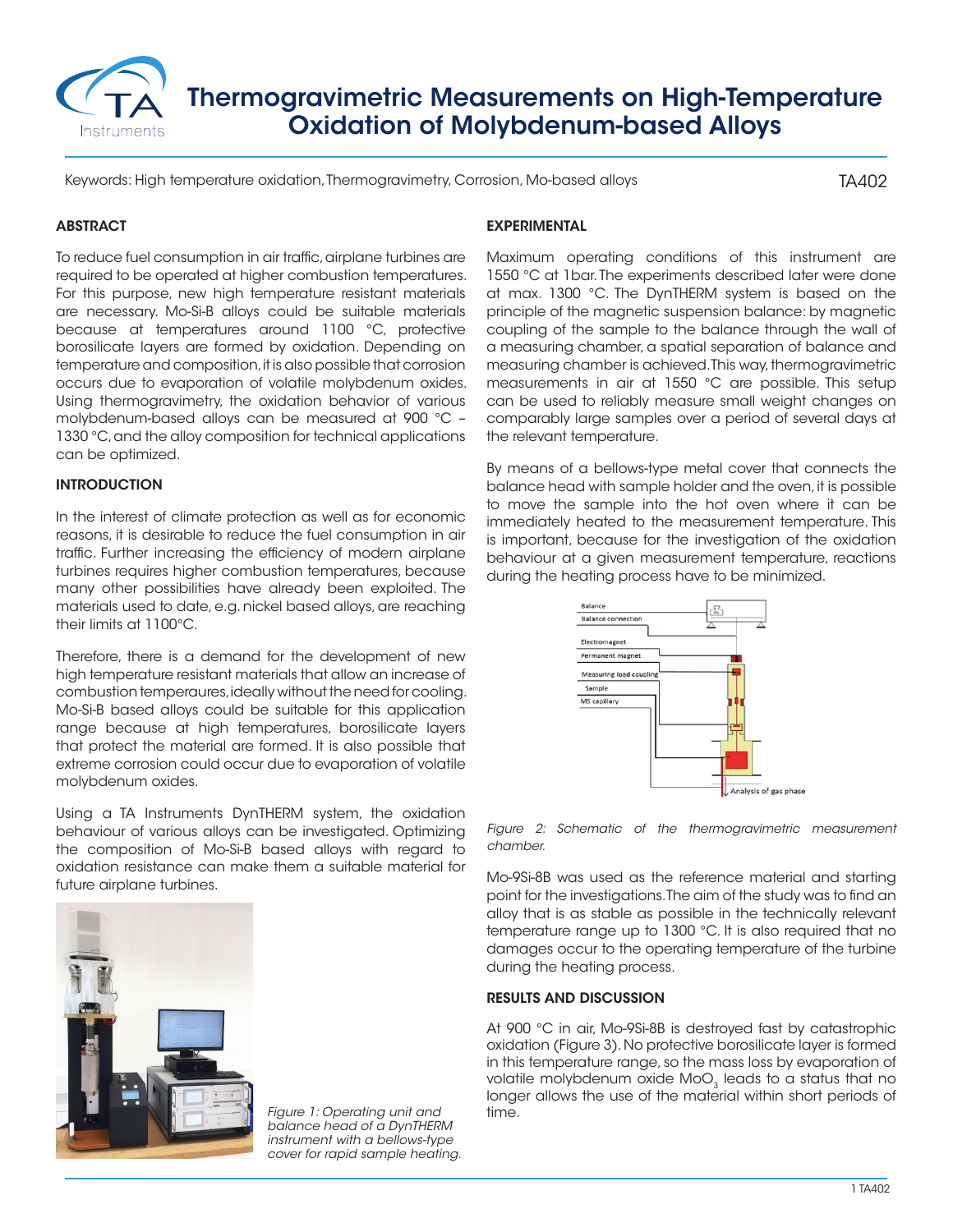

*Figure 3: Oxidation behaviour of Mo-9Si-8B in air at various temperatures.*

In contrast to these findings, at temperatures of 1000 and 1100 °C a complete surface layer is formed that provides long-term protection for the material. But at 1200 and 1300 °C, the surface layer is again less stable and a continuous mass loss is observed.

It is known from literature that the addition of zirconium has a positive effect on mechanical properties. Therefore, small amounts of Zr were added to the base alloy and the resulting alloy Mo-9Si-8B-1Zr was investigated.

Compared with the reference material, the mass loss in the temperature range from 1000 °C to 1200 °C is substantially reduced (Figure 4). However, at temperatures above and below, the oxidation is too strong for a technical use of the alloy Mo-9Si-8B-1Zr. Additional investigations show that during the preparation of the alloy, ZrO<sub>2</sub> is formed at the grain boundaries, which leads to a considerably finer microstructure of the alloy. This different microstructure contributes to a faster formation of the protective oxide layer.



*Figure 4: Temperature dependent oxidation behaviour of Mo-9Si-8B-1Zr.*

From the addition of yttrium (Figure 5), improvements of the mechanical properties are known as well. As with zirconium, oxides are formed at the grain boundaries that lead to smaller grains and a smoother structure. Measuring the alloy Mo-9Si-8B-0.2Y at 1000 °C, this results in a considerably lower mass loss from the starting period until the complete formation of the oxide layer. At 1200 °C, a higher mass loss can be observed at the beginning, but as the experiment continues, the mass loss rate is lower, so that again, a slightly lower total mass loss can be seen in comparison with the reference material.



*Figure 5: Oxidation behaviour of Mo-9Si-8B-0.2Y*

#### CONCLUSION AND OUTLOOK

The results show that alloying the reference material with additional elements can improve the thermal stability, sometimes to a large exent. As a result, applications in technical areas are becoming more likely. Further investigations can prove that the mechanical properties could be improved considerably.

The DynTHERM TGA system by TA Instruments is very well suited for long and continuous TGA measurements in oxidizing atmospheres.